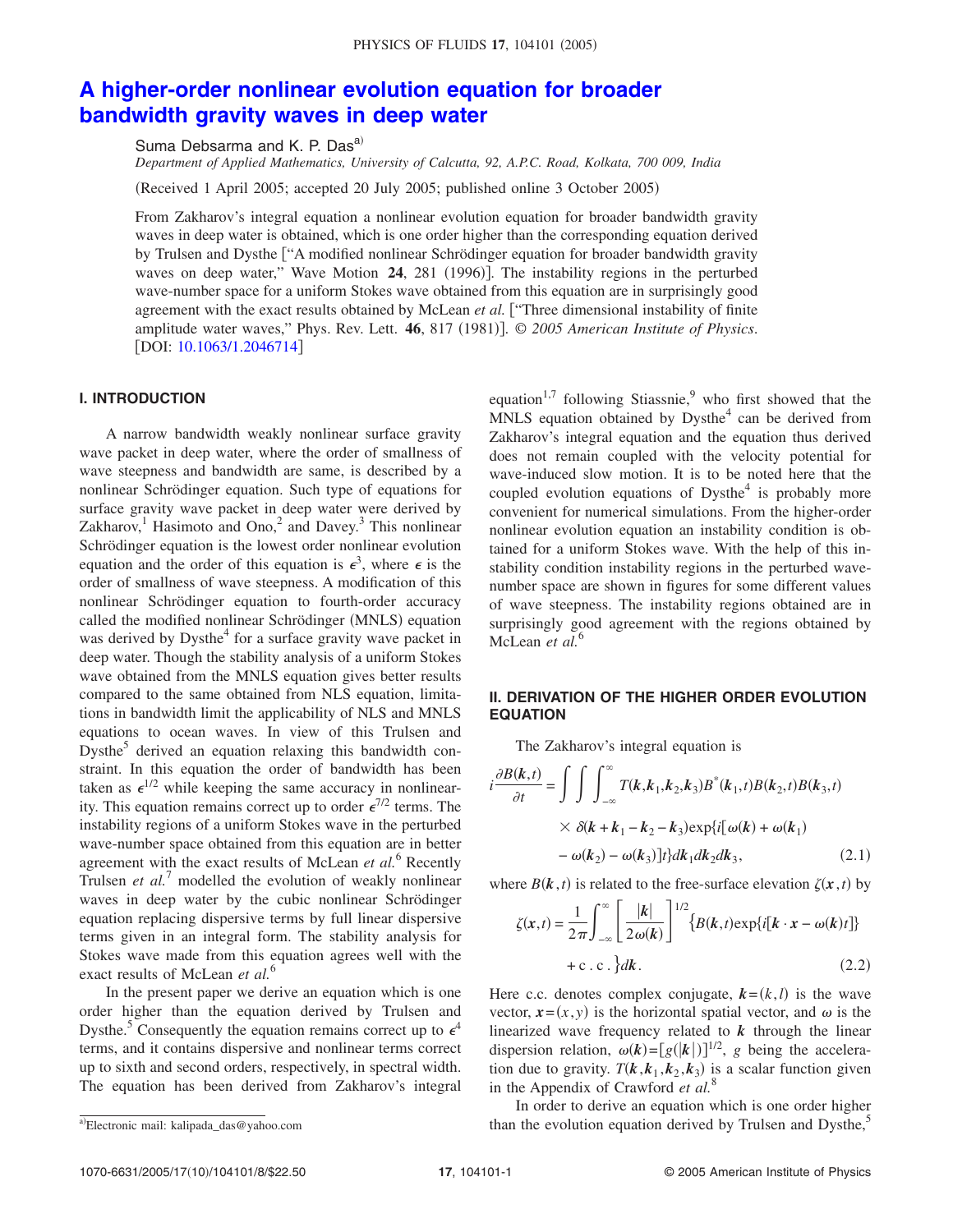the wave energy is supposed to be centered around  $k = k_0$  $=(k_0, 0)$  and the wave vectors  $\boldsymbol{k}$ ,  $\boldsymbol{k}_j$ ,  $j=1, 2, 3$  are written as

$$
k = k_0 + \chi
$$
,  $k_j = k_0 + \chi_j$ ,  $\chi = (\chi, \lambda)$ ,  $\chi_j = (\chi_j, \lambda_j)$ ,

and it is assumed that the spectral widths  $|\chi|/k_0$ ,  $|\chi_j|/k_0$  $= O(\epsilon^{1/2})$ , where  $\epsilon$  is the order of smallness of wave steepness.

Now introducing a new variable  $A(\chi,t)$  defined by

$$
A(\chi, t) = B(k, t) \exp\{-i[\omega(k) - \omega(k_0)]t\},\tag{2.3}
$$

where  $k = k_0 + \chi$ , the evolution equation (2.1) can be written as

$$
i\frac{\partial A(\chi,t)}{\partial t} - [\omega(k) - \omega(k_0)]A(\chi,t) = \int \int \int_{-\infty}^{\infty} T(k_0 + \chi, k_0 + \chi_1, k_0 + \chi_2, k_0 + \chi_3)A^*(\chi_1, t)A(\chi_2, t)
$$
  
 
$$
\times A(\chi_3, t) \delta(\chi + \chi_1 - \chi_2 - \chi_3) d\chi_1 d\chi_2 d\chi_3. \tag{2.4}
$$

Also  $\zeta(x, t)$  in this new variable becomes

$$
\zeta(\mathbf{x},t) = \frac{1}{2\pi} \int_{-\infty}^{\infty} \left( \frac{|\mathbf{k}_0 + \mathbf{\chi}|}{4g} \right)^{1/4} \{ A(\mathbf{\chi},t) \exp i[(\mathbf{k}_0 + \mathbf{\chi}) \cdot \mathbf{x} - \omega(\mathbf{k}_0)t] + \text{c.c.} \} d\mathbf{\chi}.
$$
 (2.5)

 $(2.9)$ 

Taylor expanding the factor  $\vert k_0 + \chi \vert^{1/4}$  and keeping terms up to third order in spectral width,  $\zeta(x, t)$  can finally be expressed as

$$
\zeta(\mathbf{x},t) = \frac{1}{2} \Big[ a(\mathbf{x},t) \exp\{i[k_0 \cdot \mathbf{x} - \omega(k_0)t] \} + a^*(\mathbf{x},t) \exp\{-i[k_0 \cdot \mathbf{x} - \omega(k_0)t] \} \Big],
$$
\n(2.6)

where

$$
a(\mathbf{x},t) = \frac{1}{2\pi} \int_{-\infty}^{\infty} a(\mathbf{\chi},t) e^{i\mathbf{\chi} \cdot \mathbf{x}} d\mathbf{\chi},
$$
 (2.7)

$$
a(\chi, t) = \left[\frac{2\omega(k_0)}{g}\right]^{1/2} \left(1 + \frac{\chi}{4k_0} - \frac{3\chi^2}{32k_0^2} + \frac{\lambda^2}{8k_0^2}\right) A(\chi, t).
$$
\n(2.8)

Multiplying (2.4) by  $(1/2\pi){[2\omega(k_0)/g]}^{1/2}[1+(\chi/4k_0)]$  $-(3\chi^2/32k_0^2) + (\lambda^2/8k_0^2)$ ]*e*<sup>*ix*</sup>× we integrate with respect to  $\chi$ , in which we replace  $A(\chi,t)$  by  $a(\chi,t)$  by the use of the relation (2.8). Performing integration with respect to  $\chi$  in the first term on the left-hand side and in the term on the righthand side, we get

$$
i \frac{\partial a(x,t)}{\partial t} - \frac{1}{2\pi} \int_{-\infty}^{\infty} [\omega(k_0 + \chi) - \omega(k_0)] a(\chi, t) e^{i\chi \cdot x} d\chi
$$
  
\n=
$$
\left[ \frac{g}{2\omega(k_0)} \right] \frac{1}{2\pi} \int \int \int_{-\infty}^{\infty} T(k_0 + \chi_2 + \chi_3 - \chi_1, k_0 + \chi_1, k_0 + \chi_2, k_0 + \chi_3)
$$
  
\n
$$
\times \left[ 1 + \frac{1}{4k_0} (\chi_2 + \chi_3 - \chi_1) - \frac{3}{32k_0^2} (\chi_2 + \chi_3 - \chi_1)^2 + \frac{1}{8k_0^2} (\chi_2 + \chi_3 - \chi_1)^2 \right]
$$
  
\n
$$
\times \left[ 1 + \frac{1}{4k_0} \chi_1 - \frac{3}{32k_0^2} \chi_1^2 + \frac{1}{8k_0^2} \chi_1^2 \right]^{-1} \cdot \left[ 1 + \frac{1}{4k_0} \chi_2 - \frac{3}{32k_0^2} \chi_2^2 + \frac{1}{8k_0^2} \chi_2^2 \right]^{-1}
$$
  
\n
$$
\times \left[ 1 + \frac{1}{4k_0} \chi_3 - \frac{3}{32k_0^2} \chi_3^2 + \frac{1}{8k_0^2} \chi_3^2 \right]^{-1} a^*(\chi_1, t) a(\chi_2, t) a(\chi_3, t)
$$
  
\n
$$
\times \exp[i(\chi_2 + \chi_3 - \chi_1) \cdot \chi] d\chi_1 d\chi_2 d\chi_3.
$$
 (2.9)

Now expanding the product of the four factors appearing under the integral sign on the right-hand side of the above equation keeping terms up to second order in spectral width, (2.9) can be written as

$$
i\frac{\partial a(x,t)}{\partial t} - \frac{1}{2\pi} \int_{-\infty}^{\infty} [\omega(k_0 + \chi) - \omega(k_0)] a(\chi, t) e^{i\chi \cdot x} d\chi
$$
  
\n=
$$
\left[ \frac{g}{2\omega(k_0)} \right] \frac{1}{2\pi} \int \int \int_{-\infty}^{\infty} T(k_0 + \chi_2 + \chi_3 - \chi_1, k_0 + \chi_1, k_0 + \chi_2, k_0 + \chi_3)
$$
  
\n
$$
\times \left[ 1 - \frac{1}{2k_0} \chi_1 + \frac{1}{8k_0^2} (\chi_1^2 - 2\chi_2 \chi_3 + 2\chi_3 \chi_1 + 2\chi_1 \chi_2 + 2\lambda_2 \chi_3 - 2\lambda_3 \chi_1 - 2\lambda_1 \chi_2) \right]
$$
  
\n
$$
\times a^*(\chi_1, t) a(\chi_2, t) a(\chi_3, t) \exp\{i(\chi_2 + \chi_3 - \chi_1) \cdot x\} d\chi_1 d\chi_2 d\chi_3.
$$
 (2.10)

Next expanding *T* in Taylor's series and keeping terms up to second order in spectral width, we get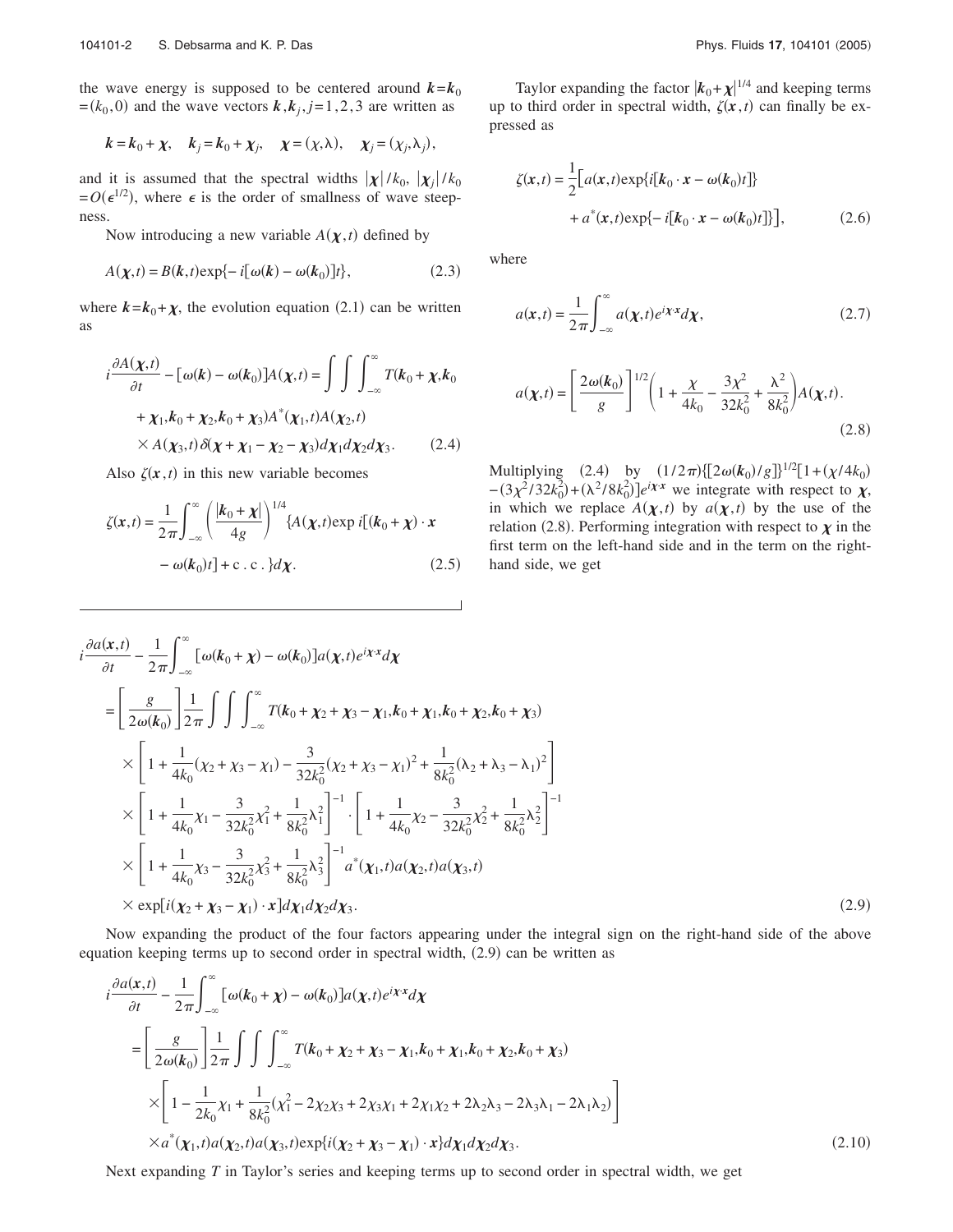$$
T = \frac{k_0^3}{4\pi^2} \left\{ 1 + \frac{3}{2k_0} (\chi_2 + \chi_3) - \frac{1}{8k_0^2} (3\chi_1^2 - 5\chi_2^2 - 5\chi_3^2 - 11\chi_2\chi_3 - 3\chi_3\chi_1 - 3\chi_1\chi_2) - \frac{1}{2k_0^2} (\lambda_1^2 - 2\lambda_2\lambda_3 - \lambda_3\lambda_1 - \lambda_1\lambda_2) - \frac{1}{2k_0} \left[ \frac{(\chi_3 - \chi_1)^2}{|\chi_3 - \chi_1|} + \frac{(\chi_1 - \chi_2)^2}{|\chi_1 - \chi_2|} \right] - \frac{1}{2k_0^2} (\chi_2 + \chi_3) \left[ \frac{(\chi_3 - \chi_1)^2}{|\chi_3 - \chi_1|} + \frac{(\chi_1 - \chi_2)^2}{|\chi_1 - \chi_2|} \right] - \frac{1}{2k_0^2} (\lambda_2 + \lambda_3) \left[ \frac{(\chi_3 - \chi_1)(\lambda_3 - \lambda_1)}{|\chi_3 - \chi_1|} + \frac{(\chi_1 - \chi_2)(\lambda_1 - \lambda_2)}{|\chi_1 - \chi_2|} \right] - \frac{1}{8k_0^2} \left[ \frac{(\chi_3 - \chi_1)^4}{|\chi_3 - \chi_1|^2} + \frac{(\chi_1 - \chi_2)^4}{|\chi_1 - \chi_2|^2} \right].
$$
\n(2.11)

Taylor expanding  $\omega(k_0+\chi)-\omega(k_0)$  appearing on the left-hand side of (2.10) in powers of  $\chi$  and keeping terms up to sixth order in spectral width we get

$$
\omega(\mathbf{k}_0 + \chi) - \omega(\mathbf{k}_0)
$$
  
=  $\sqrt{g k_0} \left[ \frac{1}{2k_0} \chi - \frac{1}{8k_0^2} (\chi^2 - 2\lambda^2) + \frac{1}{16k_0^3} (\chi^3 - 6\chi\lambda^2) - \frac{1}{128k_0^4} (5\chi^4 - 60\chi^2\lambda^2 + 12\lambda^4) + \frac{1}{256k_0^5} (7\chi^5 - 140\chi^3\lambda^2 + 84\chi\lambda^4) - \frac{1}{1024k_0^6} (21\chi^6 - 630\chi^4\lambda^2 + 756\chi^2\lambda^4 - 56\lambda^6) \right].$  (2.12)

By the use of the expansions  $(2.11)$  and  $(2.12)$  the evolution equation  $(2.10)$  can be written as follows where terms up to  $O(\epsilon^4)$  have been retained, assuming that the order of wave steepness is  $\epsilon$  and the same of spectral width is  $\epsilon^{1/2}$ .

$$
i\frac{\partial a(x,t)}{\partial t} - \frac{\omega_0}{2\pi} \int_{-\infty}^{\infty} \left[ \frac{1}{2k_0} \chi - \frac{1}{8k_0^2} (\chi^2 - 2\lambda^2) + \frac{1}{16k_0^3} (\chi^3 - 6\chi\lambda^2) - \frac{1}{128k_0^4} (5\chi^4 - 60\chi^2\lambda^2 + 12\lambda^4) + \frac{1}{256k_0^5} (7\chi^5 - 140\chi^3\lambda^2 + 84\chi\lambda^4) - \frac{1}{1024k_0^6} (21\chi^6 - 630\chi^4\lambda^2 + 756\chi^2\lambda^4 - 56\lambda^6) \right] a(\chi, t) e^{i\chi \cdot x} d\chi = \frac{g k_0^3}{16\pi^3 \omega_0} \int \int \int_{-\infty}^{\infty} \left\{ 1 - \frac{1}{2k_0} (\chi_1 - 3\chi_2 - 3\chi_3) - \frac{1}{8k_0^2} (2\chi_1^2 - 5\chi_2^2 - 5\chi_3^2 - 9\chi_2\chi_3 + \chi_3\chi_1 + \chi_1\chi_2) - \frac{1}{4k_0^2} (2\lambda_1^2 - 5\lambda_2\lambda_3 - \lambda_3\lambda_1 - \lambda_1\lambda_2) - \frac{1}{2k_0} \left[ \frac{(\chi_3 - \chi_1)^2}{|\chi_3 - \chi_1|} + \frac{(\chi_1 - \chi_2)^2}{|\chi_1 - \chi_2|} \right] + \frac{1}{4k_0^2} (\chi_1 - 2\chi_2 - 2\chi_3) \left[ \frac{(\chi_3 - \chi_1)^2}{|\chi_3 - \chi_1|} + \frac{(\chi_1 - \chi_2)^2}{|\chi_1 - \chi_2|} \right] - \frac{1}{2k_0^2} (\lambda_2 + \lambda_3) \left[ \frac{(\chi_3 - \chi_1)(\lambda_3 - \lambda_1)}{|\chi_3 - \chi_1|} + \frac{(\chi_1 - \chi_2)(\lambda_1 - \lambda_2)}{|\chi_1 - \chi_2|} \right]
$$
  
 
$$
- \frac{1}{8k_0^2} \left[ \frac{(\chi_3
$$

 $\Gamma$ 

Now in order to derive the desired nonlinear evolution equation we are to evaluate the Fourier inversion integrals appearing in the above equation. The evaluation of the inversion integrals in the linear terms can be obtained by the use of the formula for the derivative of Fourier transform and the inversion integral in nonlinear terms, which are of first order in spectral width and have been evaluated by Stiassnie.<sup>9</sup> We are only to evaluate the inversion integrals in the nonlinear terms which are of second order in spectral width. The evaluation of some of these inversion integrals is given in the Appendix. The rest are either similar to these or can be obtained by the formula for the derivative of the Fourier transform. Thus evaluating the Fourier inversion integrals in  $(2.13)$  and then introducing the dimensionless quantities in primes,

$$
a' = k_0 a
$$
,  $x' = k_0 x$ ,  $y' = k_0 y$ ,  $t' = \omega_0 t$ , (2.14)

and finally dropping primes on the dimensionless quantities, we finally arrive at the following higher-order nonlinear evolution equation for broader bandwidth surface gravity wave packet, which is correct to  $O(\epsilon^4)$  terms: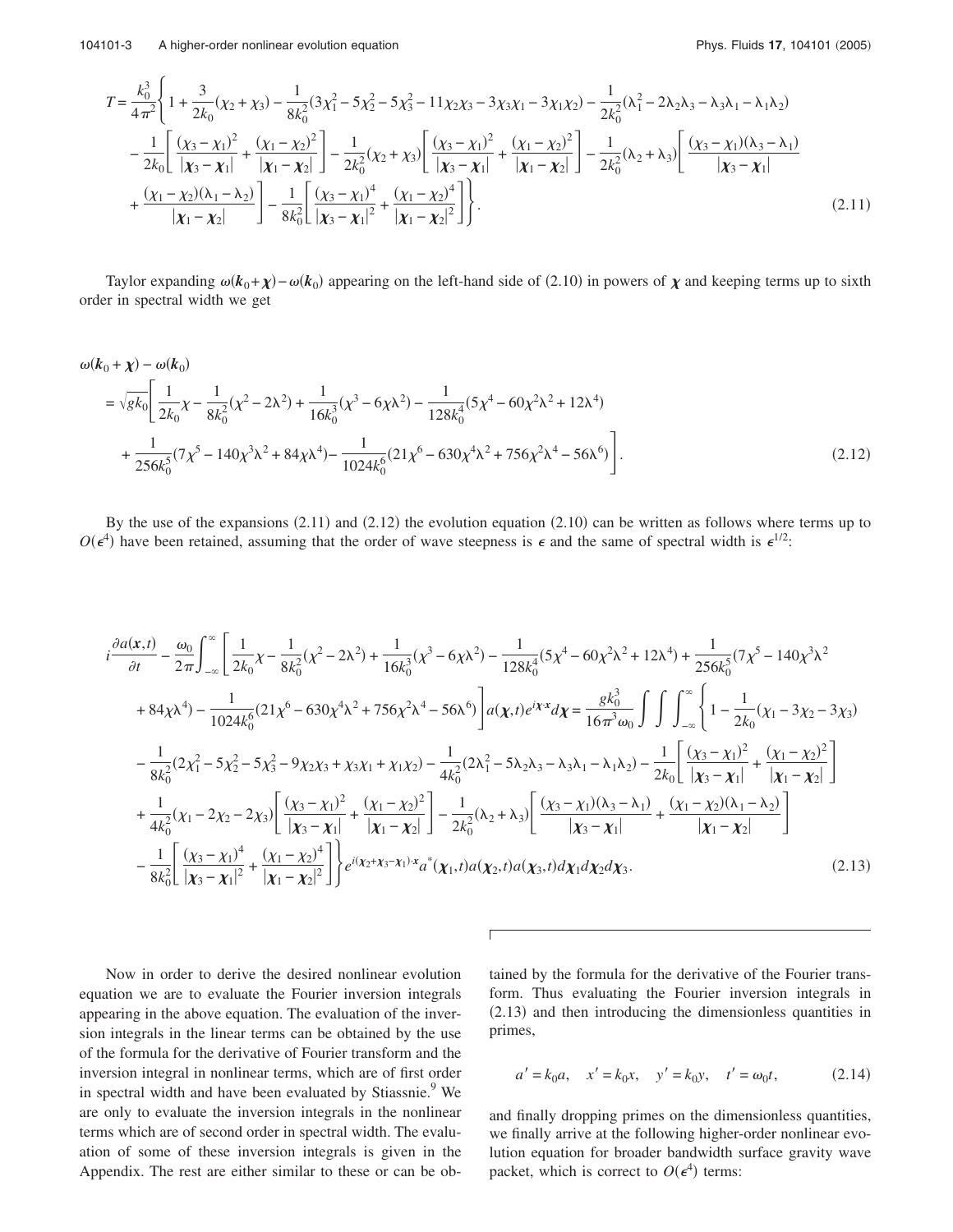$$
i\frac{\partial a}{\partial t} + \frac{i}{2}\frac{\partial a}{\partial x} - \frac{1}{8}\left(\frac{\partial^2 a}{\partial x^2} - 2\frac{\partial^2 a}{\partial y^2}\right) - \frac{i}{16}\left(\frac{\partial^3 a}{\partial x^3} - 6\frac{\partial^3 a}{\partial x \partial y^2}\right) + \frac{1}{128}\left(5\frac{\partial^4 a}{\partial x^4} - 60\frac{\partial^4 a}{\partial x^2 \partial y^2} + 12\frac{\partial^4 a}{\partial y^4}\right) + \frac{i}{256}\left(7\frac{\partial^5 a}{\partial x^5} - 140\frac{\partial^5 a}{\partial x^3 \partial y^2}\right) + 84\frac{\partial^5 a}{\partial x \partial y^4}\right) - \frac{1}{1024}\left(21\frac{\partial^6 a}{\partial x^6} - 630\frac{\partial^6 a}{\partial x^4 \partial y^2} + 756\frac{\partial^6 a}{\partial x^2 \partial y^4} - 56\frac{\partial^6 a}{\partial y^6}\right) = \frac{1}{2}a^2a^* - \frac{3}{2}iaa^*\frac{\partial a}{\partial x} - \frac{i}{4}a^2\frac{\partial a^*}{\partial x} + \frac{1}{2}aH\frac{\partial}{\partial x}(aa^*)\right) - \frac{5}{8}aa^*\frac{\partial^2 a}{\partial x^2} - \frac{9}{16}a^*\left(\frac{\partial a}{\partial x}\right)^2 - \frac{5}{8}a^*\left(\frac{\partial a}{\partial y}\right)^2 - \frac{1}{8}a^*\frac{\partial a}{\partial x}\frac{\partial a^*}{\partial x} + \frac{1}{4}a^*\frac{\partial a}{\partial y}\frac{\partial a^*}{\partial y} + \frac{1}{8}a^2\frac{\partial^2 a^*}{\partial x^2} + \frac{1}{4}a^2\frac{\partial^2 a^*}{\partial y^2} - \frac{i}{2}\frac{\partial a}{\partial x}H\frac{\partial}{\partial x}(aa^*)\right) - \frac{i}{2}\frac{\partial a}{\partial y}H\frac{\partial}{\partial y}(aa^*) - \frac{i}{4}a\frac{\partial}{\partial x}H\left(a\frac{\partial a^*}{\partial x}\right) - \frac{i}{2}a\frac{\partial}{\partial x}H\left(a^*\frac{\partial a}{
$$

where  $H$ , the Hilbert transform operator, and  $P$ , an operator similar to this, are given by

$$
H\Psi(x) = \frac{1}{2\pi} \int_{-\infty}^{\infty} \frac{(\xi - x)}{|\xi - x|^3} \Psi(\xi) d\xi,
$$
  

$$
P\Psi(x) = \frac{1}{2\pi} \int_{-\infty}^{\infty} \frac{(\xi - x)}{|\xi - x|^2} \Psi(\xi) d\xi.
$$
 (2.16)

#### $a = a_0 \exp(-i\Delta \omega t) \equiv \zeta^{(0)},$  $(3.1)$

where  $a_0$  is a real constant and

$$
\Delta \omega = \frac{1}{2} a_0^2. \tag{3.2}
$$

To study modulational instability of the uniform wave train solution  $(3.1)$ , we introduce the following perturbation in the uniform wave train solution  $(3.1)$ :

$$
a = \zeta^{(0)} \left[ 1 + \hat{a}(\mathbf{x}, t) \right],\tag{3.3}
$$

# III. STABILITY OF A UNIFORM STOKES WAVE

A uniform Stokes wave solution of  $(2.15)$  is

where  $\hat{a}$  is complex. Substituting (3.3) in the evolution equation (2.15) and then linearizing with respect to  $\hat{a}$ , we get the following equation:

$$
i\frac{\partial\hat{a}}{\partial t} + \frac{i}{2}\frac{\partial\hat{a}}{\partial x} - \frac{1}{8}\left(\frac{\partial^2\hat{a}}{\partial x^2} - 2\frac{\partial^2\hat{a}}{\partial y^2}\right) - \frac{i}{16}\left(\frac{\partial^3\hat{a}}{\partial x^3} - 6\frac{\partial^3\hat{a}}{\partial x \partial y^2}\right) + \frac{1}{128}\left(5\frac{\partial^4\hat{a}}{\partial x^4} - 60\frac{\partial^4\hat{a}}{\partial x^2 \partial y^2} + 12\frac{\partial^4\hat{a}}{\partial y^4}\right) + \frac{i}{256}\left(7\frac{\partial^5\hat{a}}{\partial x^5} - 140\frac{\partial^5\hat{a}}{\partial x^3 \partial y^2}\right) + 84\frac{\partial^5\hat{a}}{\partial x \partial y^4}\right) - \frac{1}{1024}\left(21\frac{\partial^6\hat{a}}{\partial x^6} - 630\frac{\partial^6\hat{a}}{\partial x^4 \partial y^2} + 756\frac{\partial^6\hat{a}}{\partial x^2 \partial y^4} - 56\frac{\partial^6\hat{a}}{\partial y^6}\right) = \frac{1}{2}a_0^2(\hat{a} + \hat{a}^*) - \frac{3}{2}ia_0^2\frac{\partial\hat{a}}{\partial x} - \frac{i}{4}a_0^2\frac{\partial\hat{a}^*}{\partial x} - \frac{5}{8}a_0^2\frac{\partial^2\hat{a}}{\partial x^2} + \frac{1}{8}a_0^2\frac{\partial^2\hat{a}^*}{\partial x^2} + \frac{1}{4}a_0^2\frac{\partial^2\hat{a}^*}{\partial y^2} + \frac{a_0^2}{2}H\left(\frac{\partial\hat{a}}{\partial x} + \frac{\partial\hat{a}^*}{\partial x}\right) - \frac{i}{4}a_0^2\frac{\partial}{\partial x}H\left(\frac{\partial\hat{a}^*}{\partial x}\right) - \frac{i}{2}a_0^2\frac{\partial}{\partial x}H\left(\frac{\partial\hat{a}}{\partial x}\right) - \frac{i}{2}a_0^2\frac{\partial}{\partial y}H\left(\frac{\partial\hat{a}}{\partial x}\right) - \frac{1}{2}a_0^
$$

Г

Setting  $\hat{a} = a_r + ia_i$ , where  $a_r$  and  $a_i$  are real, and then separating into real and imaginary parts we get two coupled linear equations for  $a_r$  and  $a_i$ . These two equations produce the following nonlinear dispersion relation if it is assumed that the space-time dependence of  $a_r$  and  $a_i$  is of the form  $\exp[i(\mathbf{p} \cdot \mathbf{x} - \Omega t)],$  where  $\mathbf{p} = p\hat{x} + q\hat{y}$ :

$$
\left(L - \frac{5}{4}p a_0^2 + \frac{1}{4} \frac{p^3}{|p|} a_0^2\right) \left(L - \frac{7}{4}p a_0^2 + \frac{3}{4} \frac{p^3}{|p|} a_0^2\right)
$$

$$
- \left(M - \frac{3}{4}p^2 a_0^2 - \frac{1}{4}q^2 a_0^2\right) \left(M - a_0^2 - \frac{1}{2}p^2 a_0^2 + \frac{1}{4}q^2 a_0^2\right)
$$

$$
+ \frac{p^2}{|p|} a_0^2 + \frac{1}{4} \frac{p^4}{|p|^2} a_0^2\right) = 0,
$$
(3.5)

$$
L = \Omega - \frac{1}{2}p - \frac{1}{16}(p^3 - 6pq^2) - \frac{1}{256}(7p^5 - 140p^3q^2 + 84pq^4) + \frac{1}{2}\frac{pq^2}{|p|}a_0^2,
$$

$$
M = \frac{1}{8}(p^2 - 2q^2) + \frac{1}{128}(5p^4 - 60p^2q^2 + 12q^4)
$$
  
+ 
$$
\frac{1}{1024}(21p^6 - 630p^4q^2 + 756p^2q^4 - 56q^6).
$$
 (3.6)

The dispersion relation  $(3.5)$  can be written as

$$
(\Omega + N)^2 = R(R + S) - U(U - S) + V^2,
$$
\n(3.7)

where  $N, R, S, U$ , and V are given by

where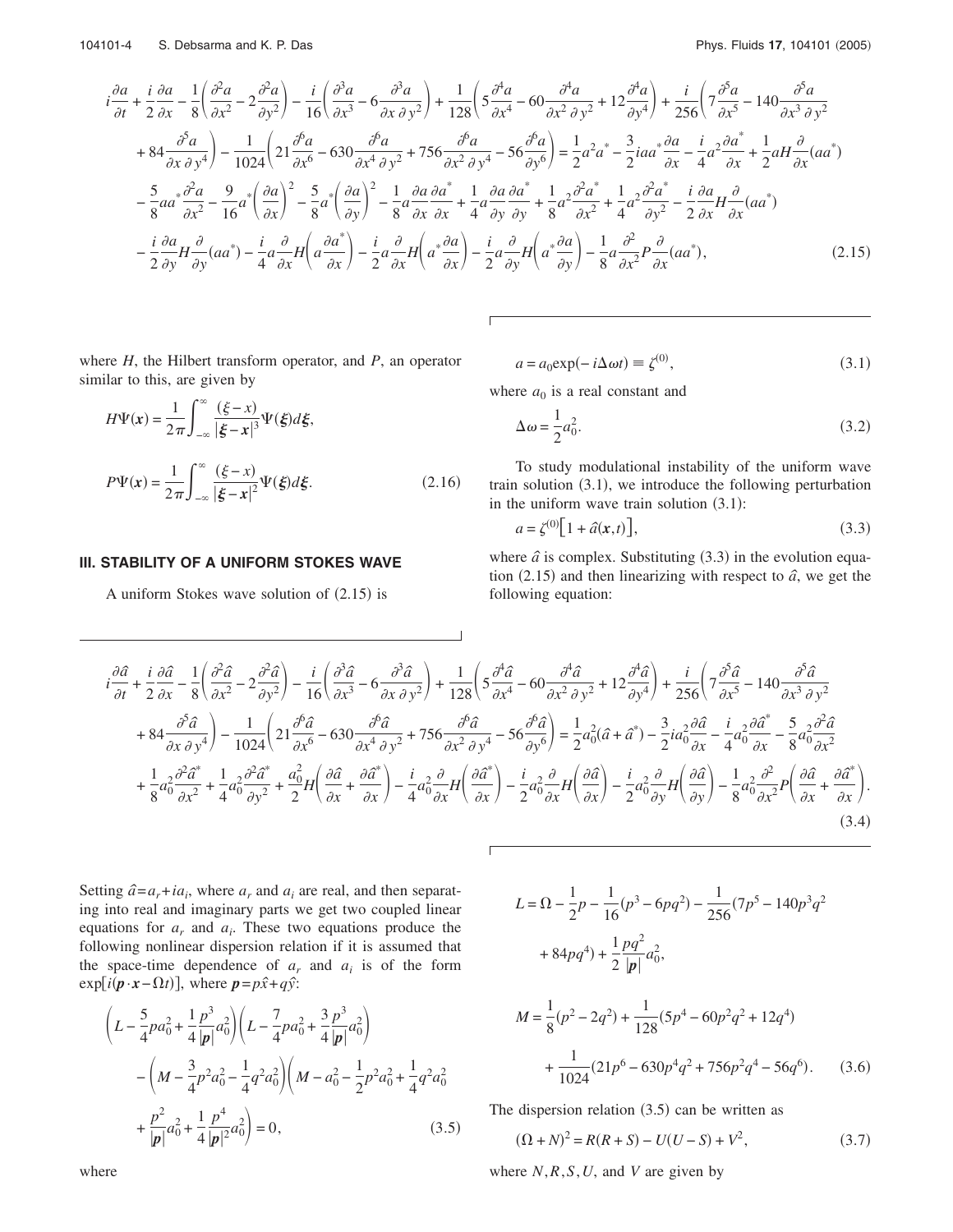



FIG. 1. Stable-unstable regions in perturbed wave-number space;  $a_0 = 0.05$ . The dash-dot lines are for results from the evolution equation derived by Trulsen and Dysthe (Ref. 5) and the solid lines are the results from the present evolution equation  $(2.15)$ .

FIG. 2. Stable-unstable regions in perturbed wave-number space;  $a_0 = 0.1$ . The dotted lines are for the exact numerical results of McLean et al. (Ref. 6), dash-dot lines are for the results from the evolution equation derived by Trulsen and Dysthe (Ref. 5), dashed lines are for the results from the evolution equation of Trulsen *et al.* (Ref. 7), and the solid lines are for the results from the present evolution equation  $(2.15)$ .

$$
N = \frac{1}{2}p + \frac{1}{16}(p^3 - 6pq^2) + \frac{1}{256}(7p^5 - 140p^3q^2 + 84q^4)
$$
  
+ 
$$
\frac{1}{2}\left(3p - \frac{p^3}{|p|} - \frac{pq^2}{|p|}\right)a_0^2,
$$
  

$$
R = -\frac{1}{8}(p^2 - 2q^2) - \frac{1}{128}(5p^4 - 60p^2q^2 + 12q^4)
$$
  
- 
$$
\frac{1}{1024}(21p^6 - 630p^4q^2 + 756p^2q^4 - 56q^6) + \frac{5}{8}p^2a_0^2,
$$
  

$$
S = \left(1 - \frac{p^2}{|p|} - \frac{1}{4}\frac{p^4}{|p|^2}\right)a_0^2,
$$
  

$$
U = \frac{1}{8}(p^2 + 2q^2)a_0^2,
$$
  

$$
V = \frac{1}{4}\left(p + \frac{p^3}{|p|}\right)a_0^2.
$$
 (3.8)

Equation (3.7) shows that there is instability, i.e., a uniform Stokes wave becomes unstable, if

$$
R(R+S) - U(U-S) + V^2 < 0.
$$
 (3.9)

The instability regions in the *p*-*q* plane, where the above condition is satisfied, i.e., where a uniform Stokes wave becomes unstable are shown in Figs. 1, 2, 3, and 4, respectively, for the four different values 0.05, 0.1, 0.15, and 0.2 of wave steepness  $a_0$ . The regions within the curves and the line  $q=0$  denote instability. In all these figures the regions of instability obtained by Trulsen and Dysthe<sup>5</sup> and Trulsen et *al.*<sup>7</sup> have been shown. The instability regions obtained by exact numerical calculations in the papers by McLean *et al.*<sup>6</sup> and McLean<sup>10</sup> have also been included in Figs. 2 and 4. These figures show that the results obtained from the higher-

order evolution equation (2.15) for broader bandwidth waves are in very good agreement with the exact numerical results of McLean *et al.*<sup>6</sup> and McLean.<sup>10</sup> As higher-order dispersive terms and higher-order derivatives in the nonlinear terms in the evolution equation  $(2.15)$  have been neglected, the dispersion relation (3.7) and consequently the instability condition (3.9) remains valid only for  $p, q<1$ . For this reason these figures for  $p > 0.9$  cannot be expected to give good results inconsistent with the exact results of McLean *et al.*<sup>6</sup>



FIG. 3. Stable-unstable regions in perturbed wave-number space;  $a_0 = 0.15$ . The dash-dot lines are for the results from the evolution equation derived by Trulsen and Dysthe (Ref. 5), and the solid lines are for the results from the present evolution equation (2.15).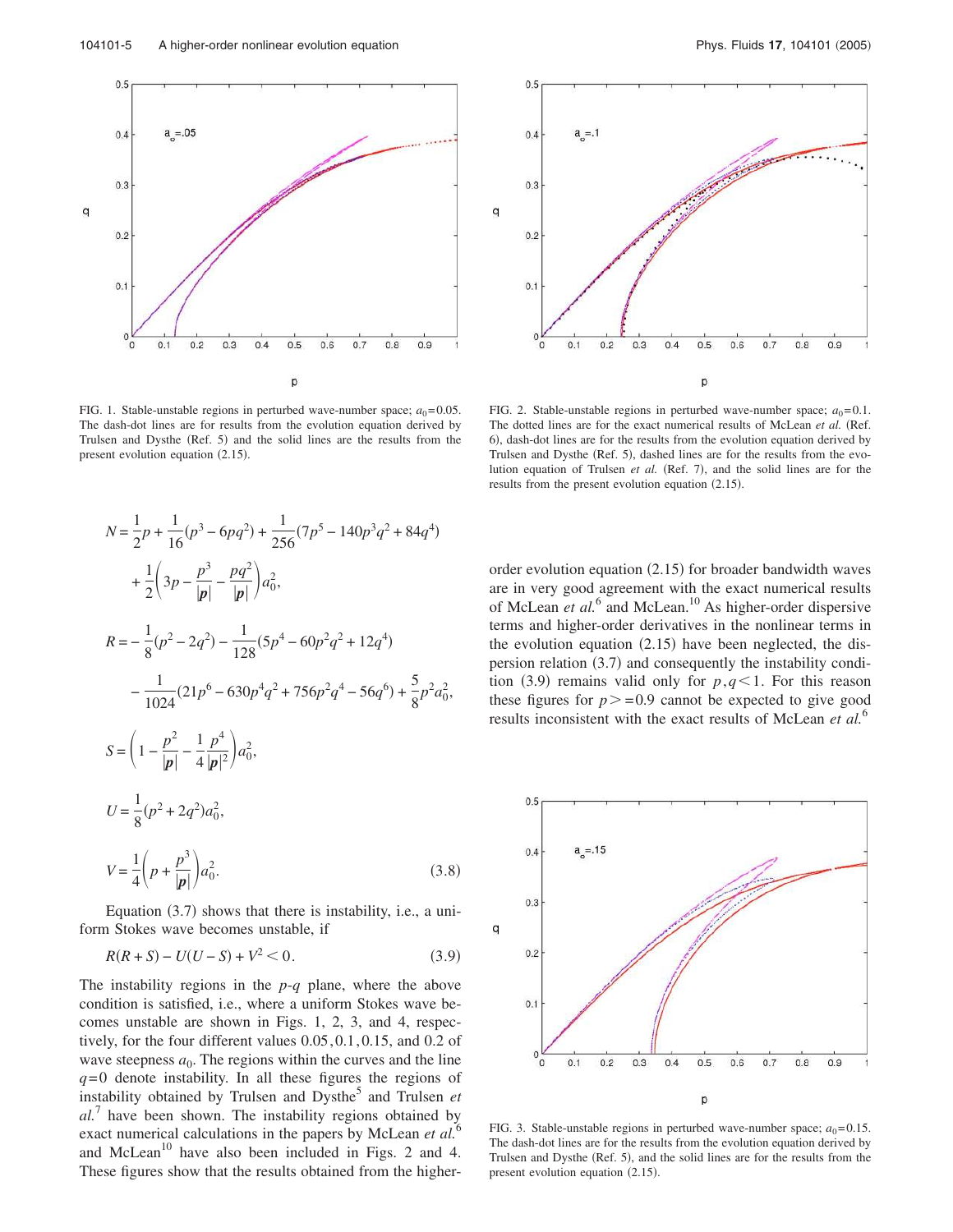

FIG. 4. Stable-unstable regions in perturbed wave-number space;  $a_0 = 0.2$ . The dotted lines are for the exact numerical results of McLean et al. (Ref. 6), the dash-dot lines are for the results from the evolution equation derived by Trulsen and Dysthe (Ref. 5), the dashed lines are for the results from the evolution equation of Trulsen *et al.* (Ref. 7), and the solid line are for the results from the present evolution equation  $(2.15)$ .

## **IV. CONCLUSION**

Starting from Zakharov's integral equation a nonlinear evolution equation for broader bandwidth gravity waves in deep water has been derived. This equation is one order higher than the equation derived by Trulsen and Dysthe.<sup>5</sup> The instability regions in the perturbed wave-number space, for a uniform Stokes wave obtained from the evolution equation (2.15) derived in the present investigation, are found to be in very good agreement with the exact numerical results of McLean *et al.*<sup>6</sup> and McLean.<sup>10</sup> Consequently though  $(2.15)$  derived here contains a few more nonlinear and dispersive terms than the corresponding equations of Trulsen and Dysthe<sup>5</sup> and Trulsen *et al.*, $\frac{7}{1}$  it can possibly describe more correctly a Stokes wave on the surface of deep water.

## **ACKNOWLEDGMENT**

The authors acknowledge the helpful comments of the referees.

#### **APPENDIX**

$$
I_1 = \frac{1}{8\pi^3} \int \int \int_{-\infty}^{\infty} \frac{(\chi_1 - \chi_2)^2}{|\chi_1 - \chi_2|} a^*(\chi_1, t) a(\chi_2, t) a(\chi_3, t)
$$
  
 
$$
\times e^{[i(\chi_2 + \chi_3 - \chi_1) \cdot x]} d\chi_1 d\chi_2 d\chi_3.
$$

After evaluating the integral we get

$$
\frac{1}{2\pi} \int_{-\infty}^{\infty} \frac{1}{|\mathbf{x}'|} e^{i\mathbf{x}\cdot\mathbf{x}'} d\mathbf{x}' = \frac{1}{|\mathbf{x}|}.
$$
 (A1)

Performing the integration with respect to  $\chi_3$  and using the formula for the derivative of the Fourier transform,  $I_1$  can be written as

$$
I_{1} = a(x,t) \frac{\partial}{\partial x} \frac{1}{4\pi^{2}} \int \int_{-\infty}^{\infty} \frac{i(\chi_{1} - \chi_{2})}{|\chi_{1} - \chi_{2}|} a^{*}(\chi_{1}, t) a(\chi_{2}, t) e^{[i(\chi_{2} - \chi_{1})x]} d\chi_{1} d\chi_{2}
$$
  
\n
$$
= a(x,t) \frac{\partial}{\partial x} \frac{1}{4\pi^{2}} \int \int_{-\infty}^{\infty} i(\chi_{1} - \chi_{2}) a^{*}(\chi_{1}, t) a(\chi_{2}, t) e^{[i(\chi_{2} - \chi_{1})x]} d\chi_{1} d\chi_{2} \times \frac{1}{2\pi} \int_{-\infty}^{\infty} \frac{1}{|x'|} e^{[i(\chi_{1} - \chi_{2})x']} dx' \quad \text{[by (A1)]}
$$
  
\n
$$
= a(x,t) \frac{\partial}{\partial x} \frac{1}{8\pi^{3}} \int \int \int_{-\infty}^{\infty} \frac{i(\chi_{1} - \chi_{2})}{|x - \xi|} a^{*}(\chi_{1}, t) a(\chi_{2}, t) \times e^{[i(\chi_{2} - \chi_{1}) \cdot \xi]} d\xi d\chi_{1} d\chi_{2}, \quad \xi = x - x'
$$
  
\n
$$
= -a(x,t) \frac{\partial}{\partial x} \frac{1}{2\pi} \int_{-\infty}^{\infty} \frac{d\xi}{|x - \xi|} \left[ \frac{1}{2\pi} \int_{-\infty}^{\infty} (-i\chi_{1}) a^{*}(\chi_{1}, t) e^{[-i(\chi_{1} \cdot \xi)]} d\chi_{1}
$$
  
\n
$$
\times \frac{1}{2\pi} \int_{-\infty}^{\infty} a(\chi_{2}, t) e^{[i(\chi_{2} \cdot \xi)]} d\chi_{2} + \frac{1}{2\pi} \int_{-\infty}^{\infty} a^{*}(\chi_{1}, t) e^{[-i(\chi_{1} \cdot \xi)]} d\chi_{1} \times \frac{1}{2\pi} \int_{-\infty}^{\infty} (i\chi_{2}) a(\chi_{2}, t) e^{[i(\chi_{2} \cdot \xi)]} d\chi_{2}
$$
  
\n
$$
= -a(x,t) \frac{\partial}{\partial x} \frac{
$$

where  $H$  is the Hilbert transform operator defined by  $(2.16)$ .

$$
I_2 = \frac{1}{8\pi^3} \int \int \int_{-\infty}^{\infty} \frac{\chi_3(\chi_1 - \chi_2)^2}{|\chi_1 - \chi_2|} a^*(\chi_1, t) a(\chi_2, t) a(\chi_3, t) \times e^{[i(\chi_2 + \chi_3 - \chi_1) \cdot x]} d\chi_1 d\chi_2 d\chi_3.
$$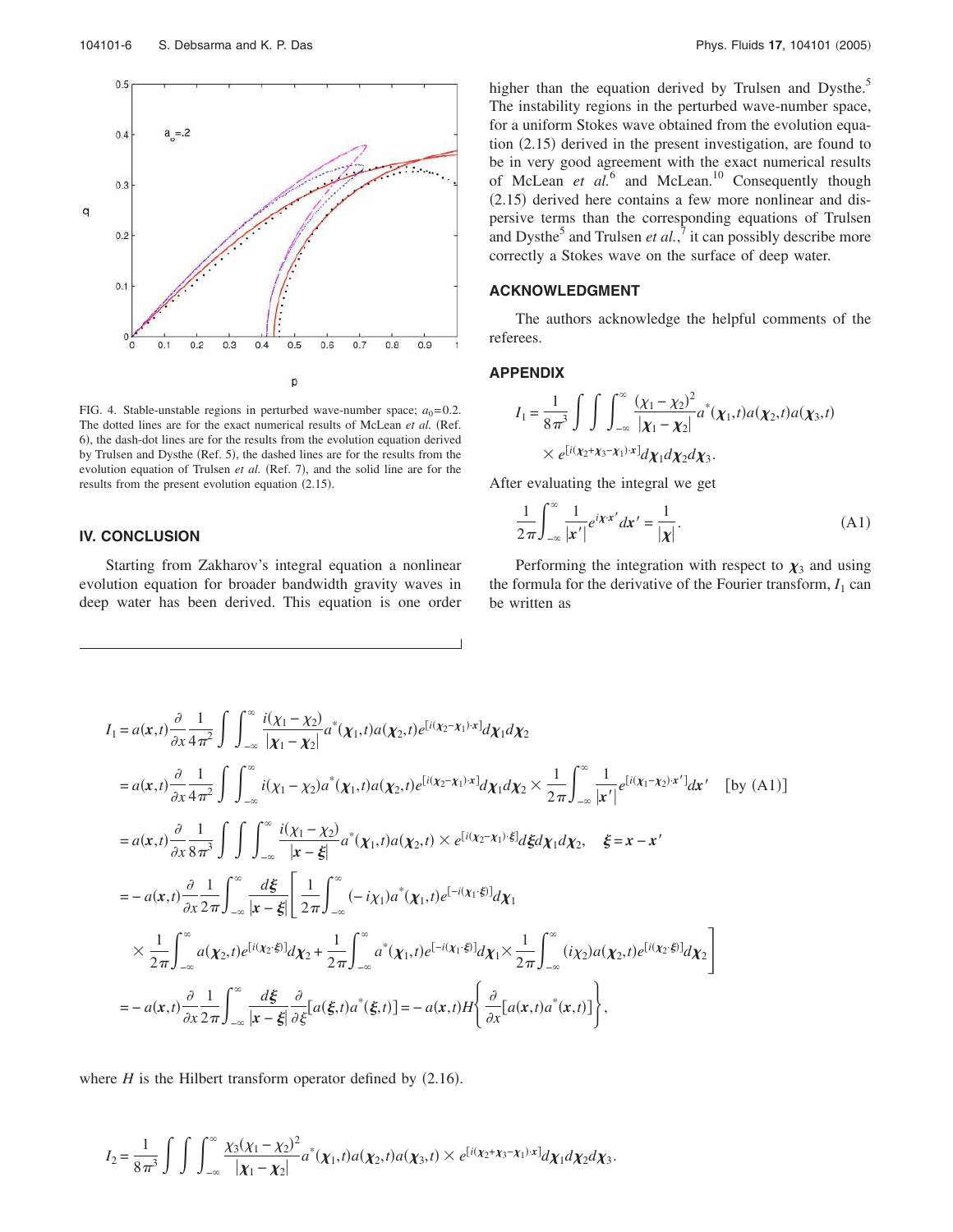Performing the integration with respect to  $\chi_3$  and using the formula for the derivative of the Fourier transform, we can write

$$
I_{2} = \frac{\partial a(x,t)}{\partial x} \frac{\partial}{\partial x} \frac{1}{4\pi^{2}} \int \int_{-\infty}^{\infty} \frac{(\chi_{1} - \chi_{2})}{|\chi_{1} - \chi_{2}|} a^{*}(\chi_{1}, t) a(\chi_{2}, t) \times e^{[\hat{i}(\chi_{2} - \chi_{1}) \cdot x]} d\chi_{1} d\chi_{2}
$$
  
\n
$$
= \frac{\partial a(x,t)}{\partial x} \frac{\partial}{\partial x} \frac{1}{4\pi^{2}} \int \int_{-\infty}^{\infty} (\chi_{1} - \chi_{2}) a^{*}(\chi_{1}, t) a(\chi_{2}, t) e^{[\hat{i}(\chi_{2} - \chi_{1}) \cdot x]} d\chi_{1} d\chi_{2} \times \frac{1}{2\pi} \int_{-\infty}^{\infty} \frac{1}{|x'|} e^{[\hat{i}(\chi_{1} - \chi_{2}) \cdot x']} dx' \quad \text{[by (A1)]}
$$
  
\n
$$
= \frac{\partial a(x,t)}{\partial x} \frac{\partial}{\partial x} \frac{1}{8\pi^{3}} \int \int \int_{-\infty}^{\infty} \frac{(\chi_{1} - \chi_{2})}{|x - \xi|} a^{*}(\chi_{1}, t) a(\chi_{2}, t) \times e^{[\hat{i}(\chi_{2} - \chi_{1}) \cdot \xi]} d\xi d\chi_{1} d\chi_{2}, \quad \xi = x - x'
$$
  
\n
$$
= \frac{\partial a(x,t)}{\partial x} \frac{\partial}{\partial x} \frac{1}{2\pi} \int_{-\infty}^{\infty} \frac{d\xi}{|x - \xi|} \frac{\partial}{\partial \xi} [a(\xi, t) a^{*}(\xi, t)]
$$

(following the last steps of the evaluation of  $I_1$ )

$$
=i\frac{\partial a(\mathbf{x},t)}{\partial x}H\left\{\frac{\partial}{\partial x}[\mathbf{a}(\mathbf{x},t)a^*(\mathbf{x},t)]\right\}.
$$
  

$$
I_3 = \frac{1}{8\pi^3}\int\int\int_{-\infty}^{\infty}\frac{\chi_2(\chi_1 - \chi_2)^2}{|\mathbf{x}_1 - \mathbf{x}_2|}a^*(\mathbf{x}_1,t)a(\mathbf{x}_2,t)a(\mathbf{x}_3,t) \times e^{[i(\chi_2 + \chi_3 - \chi_1)\cdot\mathbf{x}]}d\chi_1d\chi_2d\chi_3.
$$

As before performing the integration with respect to  $\chi_3$  and using the formula for the derivative of the Fourier transform, *I*<sup>3</sup> can be written as

$$
I_{3} = -a(x,t)\frac{\partial^{2}}{\partial x^{2}}\frac{1}{4\pi^{2}}\int\int_{-\infty}^{\infty}\frac{d\chi_{1}d\chi_{2}}{|\chi_{1} - \chi_{2}|}\chi_{2}a^{*}(\chi_{1},t)a(\chi_{2},t)e^{[i(\chi_{2}-\chi_{1})\cdot x]}
$$
\n
$$
= -a(x,t)\frac{\partial^{2}}{\partial x^{2}}\frac{1}{4\pi^{2}}\int\int_{-\infty}^{\infty}\chi_{2}a^{*}(\chi_{1},t)a(\chi_{2},t)e^{[i(\chi_{2}-\chi_{1})\cdot x]}d\chi_{1}d\chi_{2} \times \frac{1}{2\pi}\int_{-\infty}^{\infty}\frac{1}{|x'|}e^{[i(\chi_{1}-\chi_{2})\cdot x']}dx' \quad \text{[by (A1)]}
$$
\n
$$
= -a(x,t)\frac{\partial^{2}}{\partial x^{2}}\frac{1}{8\pi^{3}}\int\int\int_{-\infty}^{\infty}\frac{\chi_{2}}{|x-\xi|}a^{*}(\chi_{1},t)a(\chi_{2},t) \times e^{[i(\chi_{2}-\chi_{1})\cdot\xi]}d\xi d\chi_{1}d\chi_{2}, \quad \xi = x-x'
$$
\n
$$
= ia(x,t)\frac{\partial^{2}}{\partial x^{2}}\frac{1}{2\pi}\int_{-\infty}^{\infty}\frac{d\xi}{|x-\xi|} \times \frac{1}{2\pi}\int_{-\infty}^{\infty}a^{*}(\chi_{1},t)e^{[-i(\chi_{1}\cdot\xi)]}d\chi_{1} \times \frac{1}{2\pi}\int_{-\infty}^{\infty}(i\chi_{2})a(\chi_{2},t)e^{[i(\chi_{2}\cdot\xi)]}d\chi_{2}
$$
\n
$$
= ia(x,t)\frac{\partial^{2}}{\partial x^{2}}\frac{1}{2\pi}\int_{-\infty}^{\infty}\frac{d\xi}{|x-\xi|}a^{*}(\xi,t)\frac{\partial}{\partial\xi}[a(\xi,t)]
$$
\n
$$
= ia(x,t)\frac{\partial}{\partial x}H\left[a^{*}(x,t)\frac{\partial a(x,t)}{\partial x}\right],
$$

$$
I_4 = \frac{1}{8\pi^3} \int \int \int_{-\infty}^{\infty} \frac{(\chi_1 - \chi_2)^4}{|\chi_1 - \chi_2|} a^* (\chi_1, t) a(\chi_2, t) a(\chi_3, t) \times e^{[i(\chi_2 + \chi_3 - \chi_1) \cdot x]} d\chi_1 d\chi_2 d\chi_3.
$$

Evaluating the integral we get

$$
\frac{1}{2\pi} \int_{-\infty}^{\infty} \frac{x'}{|x'|^2} e^{i\chi \cdot x'} dx' = \frac{i\chi}{|\chi|^2}.
$$
\n(A2)

Performing integration with respect to  $\chi_3$  and using the formula for the derivative of Fourier transform,  $I_4$  can be written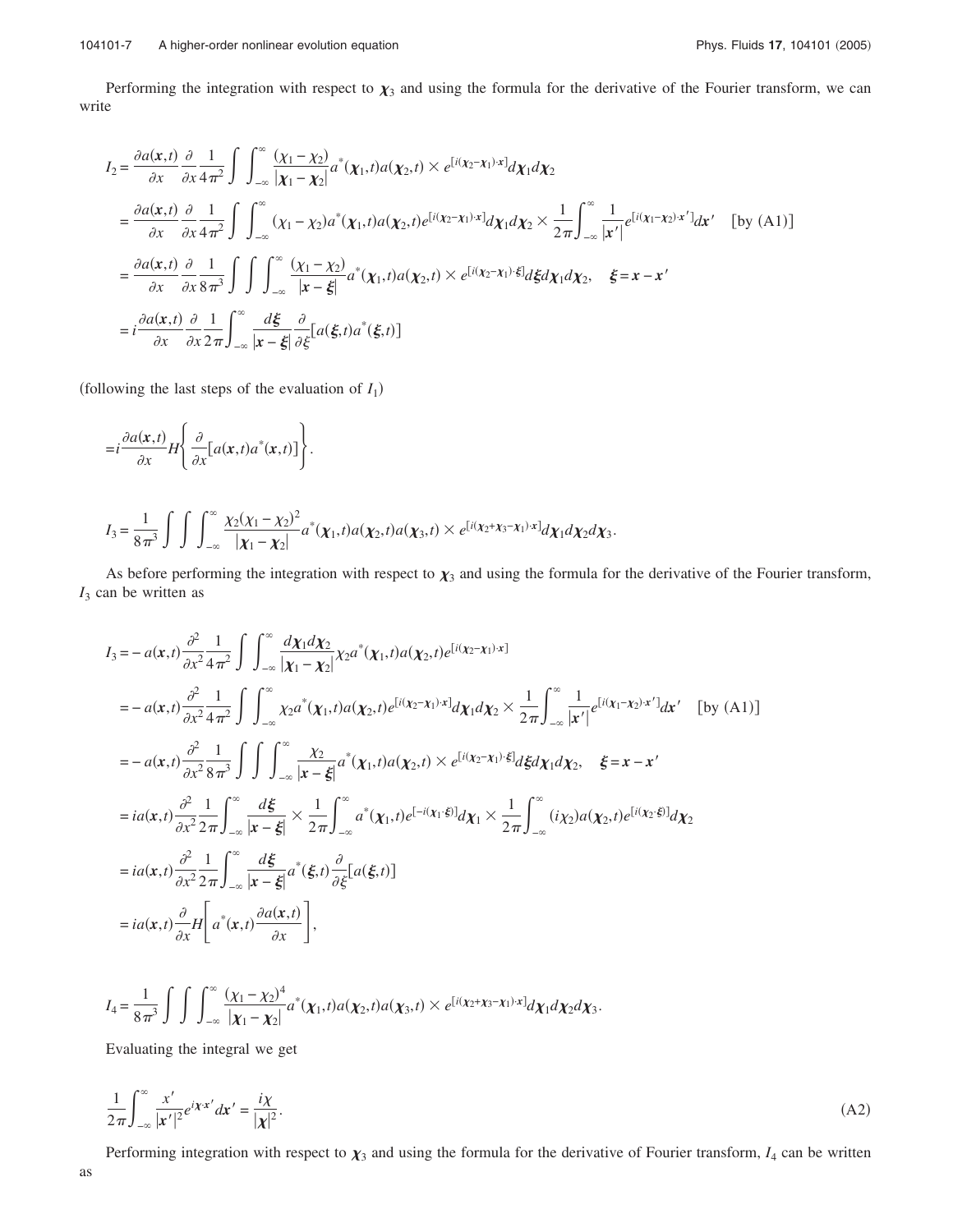$$
I_{4} = -a(x,t)\frac{\partial^{2}}{\partial x^{2}}\frac{1}{4\pi^{2}}\int\int_{-\infty}^{\infty}\frac{(\chi_{2} - \chi_{1})^{2}}{|\chi_{1} - \chi_{2}|^{2}}a^{*}(\chi_{1},t)a(\chi_{2},t) \times e^{[i(\chi_{2} - \chi_{1})\cdot x]}d\chi_{1}d\chi_{2}
$$
  
\n
$$
= a(x,t)\frac{\partial^{2}}{\partial x^{2}}\frac{1}{4\pi^{2}}\int\int_{-\infty}^{\infty}i(\chi_{1} - \chi_{2})a^{*}(\chi_{1},t)a(\chi_{2},t)e^{[i(\chi_{2} - \chi_{1})\cdot x]}d\chi_{1}d\chi_{2} \times \frac{1}{2\pi}\int_{-\infty}^{\infty}\frac{x'}{|x'|}e^{[i(\chi_{1} - \chi_{2})x']}dx' \quad \text{[by (A2)]}
$$
  
\n
$$
= a(x,t)\frac{\partial^{2}}{\partial x^{2}}\frac{1}{8\pi^{3}}\int\int\int_{-\infty}^{\infty}\frac{(x-\xi)}{|x-\xi|^{2}}i(\chi_{1} - \chi_{2})a^{*}(\chi_{1},t)a(\chi_{2},t) \times e^{[i(\chi_{2} - \chi_{1})\cdot\xi]}d\xi d\chi_{1}d\chi_{2}, \quad \xi = x - x'
$$
  
\n
$$
= a(x,t)\frac{\partial^{2}}{\partial x^{2}}\frac{1}{2\pi}\int_{-\infty}^{\infty}\frac{(\xi - x)}{|x-\xi|^{2}}\frac{\partial}{\partial\xi}(a(\xi,t)a^{*}(\xi,t))d\xi
$$

(following the last steps of the evaluaton of  $I_1$ )

$$
= a(\mathbf{x}) \frac{\partial^2}{\partial x^2} P\left\{\frac{\partial}{\partial x} [a(\mathbf{x},t) a^*(\mathbf{x},t)]\right\}.
$$

Here the operator  $P$  is defined by  $(2.16)$ .

- <sup>1</sup>V. E. Zakharov, "Stability of periodic waves of finite amplitude on the surface of deep fluid," J. Appl. Mech. Tech. Phys. 9, 190 (1968).
- <sup>2</sup>H. Hasimoto and H. Ono, "Nonlinear modulation of gravity waves," J. Phys. Soc. Jpn. 33, 805 (1972).
- <sup>3</sup>A. Davey, "The propagation of a weak nonlinear wave," J. Fluid Mech. **53**, 769 (1972).
- ${}^{4}$ K. B. Dysthe, "Note on a modification to the nonlinear Schrödinger equation for application to deep water waves," Proc. R. Soc. London, Ser. A 369, 105 (1979).
- ${}^{5}$ K. Trulsen and K. B. Dysthe, "A modified nonlinear Schrödinger equation for broader bandwidth gravity waves on deep water," Wave Motion **24**, 281 (1996).
- 6 J. W. McLean, Y. C. Ma, D. U. Martin, P. G. Saffman, and H. C. Yuen,

"Three dimensional instability of finite amplitude water waves," Phys. Rev. Lett. **46**, 817 (1981).

- ${}^{7}$ K. Trulsen, I. Kliakhandler, K. B. Dysthe, and M. G. Velarde, "On weakly nonlinear modulation of waves on deep water," Phys. Fluids **12**, 2432  $(2000).$
- <sup>8</sup>D. R. Crawford, P. G. Saffman, and H. C. Yuen, "Evolution of a random inhomogeneous field of nonlinear deep water gravity waves," Wave Motion 2, 1 (1980).
- <sup>9</sup>M. Stiassnie, "Note on the modified nonlinear Schrödinger equation for deep water waves," Wave Motion 6, 431 (1984).
- <sup>10</sup>J. W. McLean, "Instabilities of finite amplitude water waves," J. Fluid Mech. 114, 315 (1982).